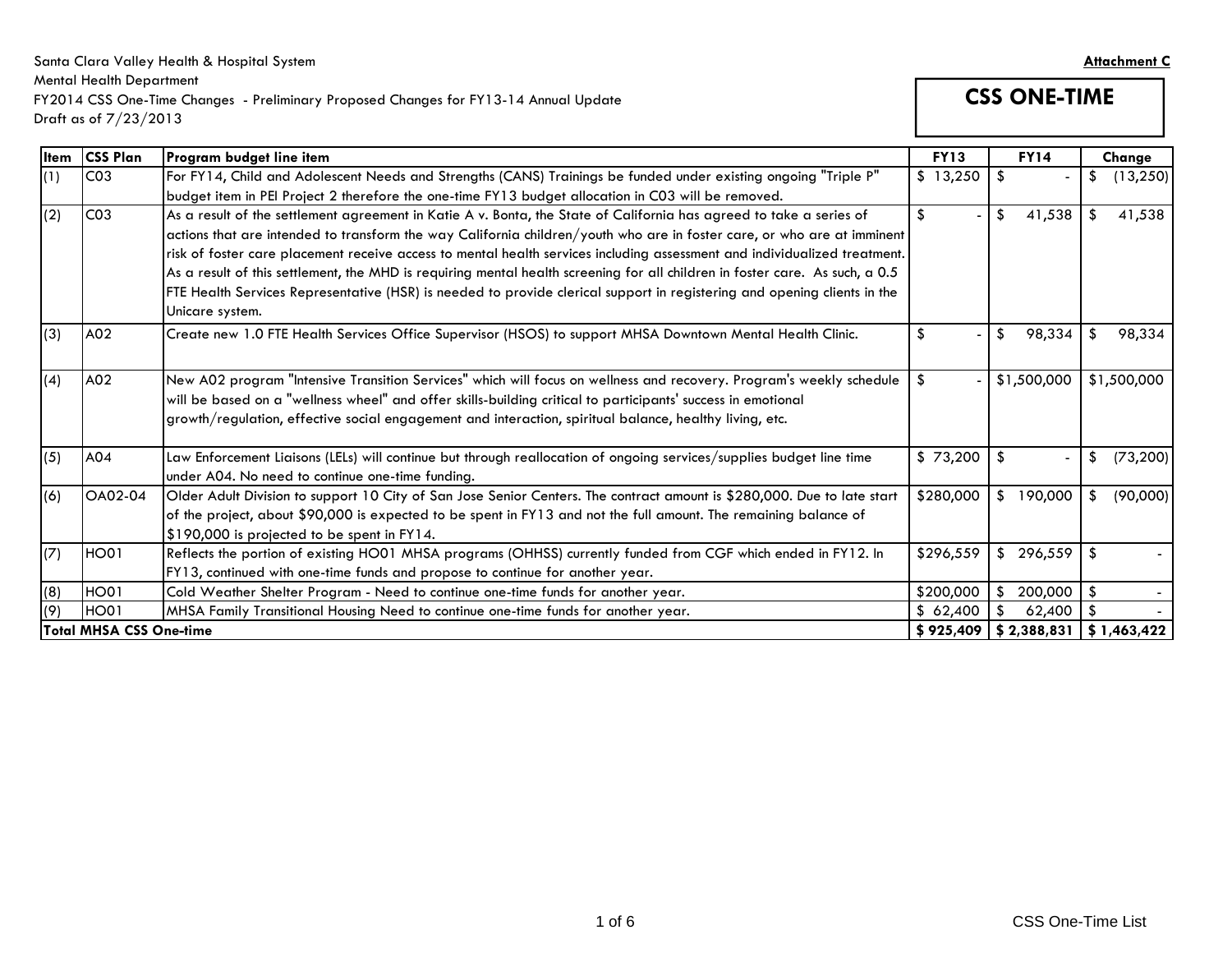Santa Clara Valley Health & Hospital System **Attachment C** Mental Health Department FY2014 PEI One-Time Changes - Preliminary Proposed Changes for FY13-14 Annual Update Draft as of 7/23/2013

# **PEI ONE-TIME CHANGES**

| <b>I</b> tem | <b>PEI Plan</b> | Program budget line item                                                                                                   |                           | <b>FY13</b> |                         | <b>FY14</b> |               | Change       |
|--------------|-----------------|----------------------------------------------------------------------------------------------------------------------------|---------------------------|-------------|-------------------------|-------------|---------------|--------------|
| (1)          | P <sub>1</sub>  | ECCAC County Staff (From CSS) - one-time funding for staff needs to continue.                                              | \$                        | 43,772      | $\frac{1}{2}$           | 43,772      | -\$           |              |
| (2)          | P <sub>1</sub>  | ECCAC CSS PSAs (From CSS) - one-time funds not utilized in FY13 and not needed in FY14.                                    | $\sqrt[6]{2}$             | 206,000     | \$                      |             |               | \$ (206,000) |
| (3)          | P <sub>1</sub>  | Consumer/Family Members (Self-Help) - one-time funds not utilized in FY13 and not needed in FY14.                          | $\sqrt[6]{2}$             | 200,000     | $\sqrt[6]{3}$           |             |               | \$ (200,000) |
| (4)          | P <sub>1</sub>  | Mental Health First Aid (MHFA) Training - one-time funds not utilized in FY13 but MHFA training still need to take place   | \$                        | 30,000      | \$                      | 30,000      | -\$           |              |
|              |                 | in FY14 for newly filled MHPSW positions.                                                                                  |                           |             |                         |             |               |              |
| (5)          | P <sub>1</sub>  | ECCAC Program Supplies at \$5,000 per group (currently seven groups). MHD program staff and ECCAC members                  | \$                        |             | \$                      | 35,000      | -\$           | 35,000       |
|              |                 | expressed the need for program supplies funding for each ECCAC group. Propose \$5,000 in funding per ECCAC                 |                           |             |                         |             |               |              |
|              |                 | group.                                                                                                                     |                           |             |                         |             |               |              |
| (6)          | P1              | Two new groups proposed under PEI P1 for FY14: LGBTQ and Veterans Group. Allocate \$160,000 per group which is             | \$                        |             |                         | \$330,000   |               | \$330,000    |
|              |                 | closely equivalent to 1.5 FTE Mental Health Peer Support Worker (MHPSW) allocated per ECCAC group in MHD. In               |                           |             |                         |             |               |              |
|              |                 | addition, allocate \$5,000 per group for program supplies. Propose new one-time funding of \$330,000 in FY14. Once         |                           |             |                         |             |               |              |
|              |                 | new one-time funding request is approved, the MHD plans to release a Request for Proposal (RFP) for the two new            |                           |             |                         |             |               |              |
|              |                 | groups sometime in FY14.                                                                                                   |                           |             |                         |             |               |              |
| (7)          | P <sub>2</sub>  | Family Wellness County Program funding needs to continue in FY14. Participation in Family Wellness Court (FWC)             | \$                        | 174,957     |                         | \$174,957   | -\$           |              |
|              |                 | enhances protective factors and contributes to positive outcomes for families.                                             |                           |             |                         |             |               |              |
| (8)          | <b>P2</b>       | Mentor Parents Program with Dependency Advocacy Center provides early intervention supports to a selective                 | $\boldsymbol{\mathsf{s}}$ | 100,000     |                         | \$100,000   | -\$           |              |
|              |                 | population of substance dependent parents whose children have been or are currently at risk of being removed from          |                           |             |                         |             |               |              |
|              |                 | their care.                                                                                                                |                           |             |                         |             |               |              |
| (9)          | P <sub>2</sub>  | School Linked Services (SLS) Pilot/Planning phase of the project has ended.                                                | $\sqrt[6]{\frac{1}{2}}$   | 40,000      | \$                      |             | \$            | (40,000)     |
| (10)         | P <sub>2</sub>  | SLS Contract Unit Support Add 1.0 FTE Unclassified Assoc Mgm Analyst A/B needs to continue.                                | \$                        | 98,124      | \$                      | 98,124      | -\$           |              |
| (11)         | P <sub>2</sub>  | SLS Direct Referral Program (DRP), a CBO-operated program with Probation needs to continue. DRP is a diversion             | \$                        | 367,000     |                         | \$367,000   | - \$          |              |
|              |                 | program that serves youth ages 15 years of age and younger, who are arrested for the first time by the San Jose            |                           |             |                         |             |               |              |
|              |                 | Police Department on a minor offense. The citations are diverted from the regular court process and youth are referred     |                           |             |                         |             |               |              |
|              |                 | to community based services in lieu of an official arrest record.                                                          |                           |             |                         |             |               |              |
| (12)         | P2              | Family & Children (F&C) PEI Services - now in FY14 w/SLS Mobile Crisis/Transition Services also known as EMQFF's           | \$                        | 512,582     |                         | \$512,582   | -\$           |              |
|              |                 | Child and Adolescent Crisis Program: The EMQFF Child and Adolescent Crisis Program (CACP) provide onsite, rapid-           |                           |             |                         |             |               |              |
|              |                 | response crisis assessment and intervention to children and families who are depressed, suicidal.                          |                           |             |                         |             |               |              |
| (13)         | P <sub>2</sub>  | Strengthening Families and Children Project - Training for Practitioners - one time funds will not needed going forward    | \$                        | 150,000     | $\sqrt[6]{\frac{1}{2}}$ |             |               | \$(150,000)  |
|              |                 | as future PEI P2 related trainings will come from the "Triple P" ongoing budget line item.                                 |                           |             |                         |             |               |              |
| (14)         | P <sub>2</sub>  | Violence Reduction Program (VRP) provides services in the community to and addresses prevention, early intervention,       |                           | 158,088     |                         | \$158,088   | $\sqrt[6]{3}$ |              |
|              |                 | intervention, and intensive intervention in the spectrum of service level need. The VRP is based on the Office of Juvenile |                           |             |                         |             |               |              |
|              |                 | Justice and Delinquency Prevention (OJJDP) Comprehensive Gang Program, designed to reduce violence by                      |                           |             |                         |             |               |              |
|              |                 | implementing five core strategies: community mobilization, organizational change and development of local agencies         |                           |             |                         |             |               |              |
|              |                 | and groups, provision of social opportunities, social intervention team and suppression team.                              |                           |             |                         |             |               |              |
|              |                 |                                                                                                                            |                           |             |                         |             |               |              |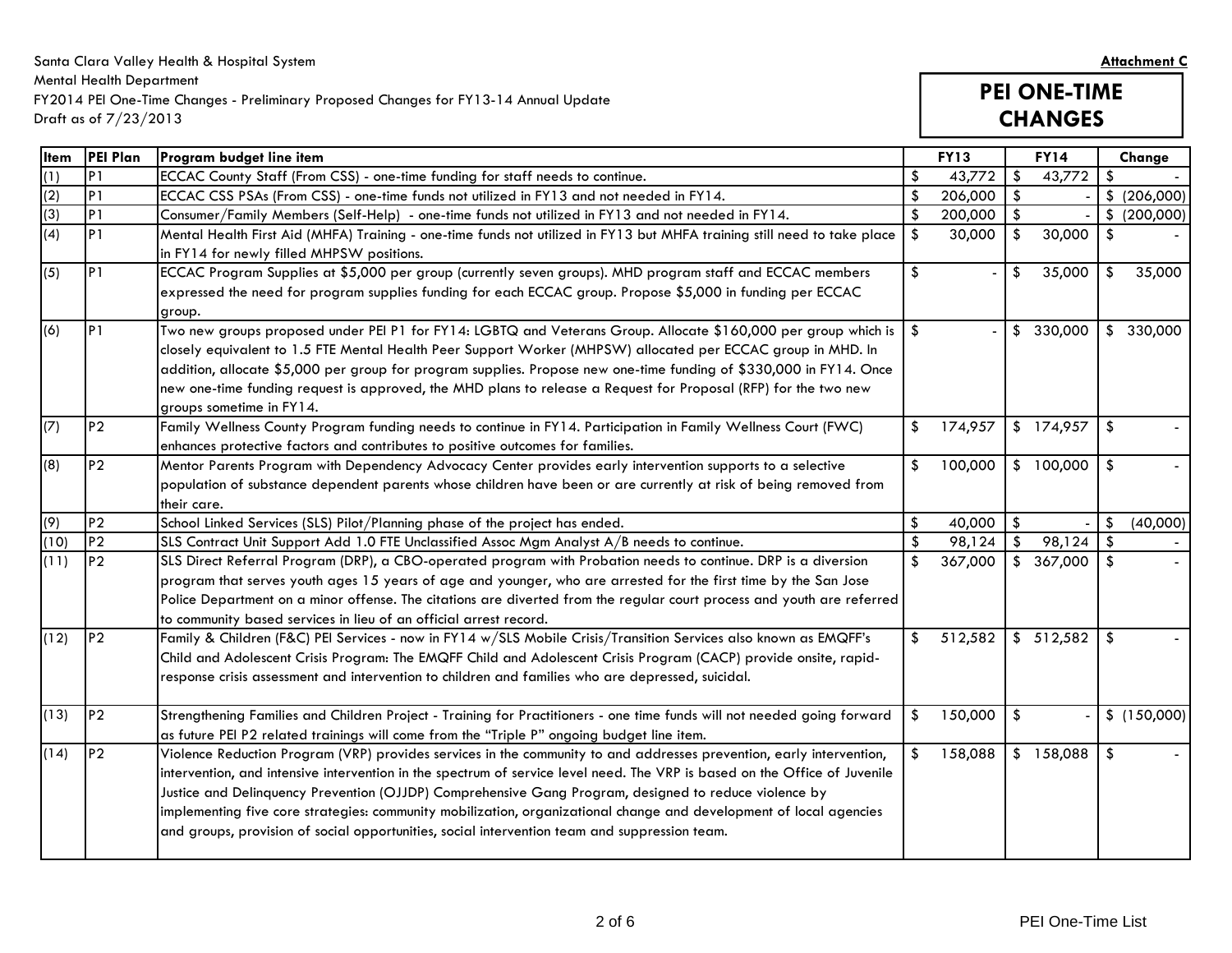| Santa Clara Valley Health & Hospital System                                          | <b>Attachment C</b> |
|--------------------------------------------------------------------------------------|---------------------|
| Mental Health Department                                                             |                     |
| FY2014 PEI One-Time Changes - Preliminary Proposed Changes for FY13-14 Annual Update | <b>PEI ONE-TIME</b> |
| Draft as of $7/23/2013$                                                              | <b>CHANGES</b>      |

### **PEI ONE-TIME CHANGES**

| <b>I</b> tem | PEI Plan       | Program budget line item                                                                                                                                                                                                                                                                                                                                                                                                                                                                                                                                                                                                                                                                                                                                                                                                                                                                                                                                                                                                               |               | <b>FY13</b> |               | <b>FY14</b> | Change          |
|--------------|----------------|----------------------------------------------------------------------------------------------------------------------------------------------------------------------------------------------------------------------------------------------------------------------------------------------------------------------------------------------------------------------------------------------------------------------------------------------------------------------------------------------------------------------------------------------------------------------------------------------------------------------------------------------------------------------------------------------------------------------------------------------------------------------------------------------------------------------------------------------------------------------------------------------------------------------------------------------------------------------------------------------------------------------------------------|---------------|-------------|---------------|-------------|-----------------|
| (15)         | <b>P2</b>      | SLS Services Match - In an effort to develop and offer a full continuum of services ranging from promotion, prevention,<br>early intervention and intervention, funds that were formerly allocated to AB114 (Transition of Special Education and<br>Related Services Formerly Provided by County Mental Health Agencies) were transitioned to support Medi-Cal eligible<br>mental health services at the intervention level. These services are currently being offered by Children's Health Council,<br>Community Solutions, EMQFF, Rebekah Children's Services, and Starlight. Adjust one-time budget in FY14 based on<br>CBO contract exhibits.                                                                                                                                                                                                                                                                                                                                                                                     | $\mathsf{\$}$ | 323,119     |               | \$296,785   | \$<br>(26, 334) |
| (16)         | P <sub>2</sub> | SLS Mobile Crisis - 4. The one-time budget set aside for Mobile Crisis/Transition Services was \$128,954 in FY13<br>however the one-time funds is no longer needed since the program's budget will be incorporated into the one-time<br>budget of \$512,582 set aside for F&C PEI services which will remain the same for FY14.                                                                                                                                                                                                                                                                                                                                                                                                                                                                                                                                                                                                                                                                                                        | \$            | 128,954     | \$            |             | \$(128,954)     |
| (17)         | P <sub>2</sub> | CEUS EPSDT Crosswalk Training - One-time funds will not need to continue as future PEI P2 related trainings will come<br>from the "Triple P" ongoing budget line item.                                                                                                                                                                                                                                                                                                                                                                                                                                                                                                                                                                                                                                                                                                                                                                                                                                                                 | \$            | 18,800      | $\sqrt[6]{3}$ |             | \$<br>(18,800)  |
| (18)         | P <sub>2</sub> | SLS Coordinator School District positions provide oversight and coordination of campus-based services and service<br>providers; actively engage families, caregivers and the community; grow and manage a campus collaborative<br>consisting of service providers, community members and families and caregivers; identify campus resources and gaps in<br>service areas; diffuse and triage student crisis situations and connect students to appropriate services; address school<br>climate and safety needs; support training needs of teachers and school staff in the areas of school climate, safety and<br>health; develop and/or support data collection infrastructure to assist with data driven decision making and<br>determination of program effectiveness; function as a compliment to or part of school's multidisciplinary team or<br>equivalent; and coordinate linkage of identified students to appropriate services. Additional increase to account for<br>four more South County schools to be added in FY2014. | $\frac{1}{2}$ | 532,000     |               | \$562,000   | \$<br>30,000    |
| (19)         | P <sub>2</sub> | Culture is Prevention Program with Indian Health Center (IHC) is a one-time funded program developed to improve<br>linkages to high need populations with a particular focus on American Indian/Alaska Native youth and families involved<br>in the foster care and juvenile justice systems. For FY14 propose to continue one-time funding of \$50,000 for the<br>program.                                                                                                                                                                                                                                                                                                                                                                                                                                                                                                                                                                                                                                                            | \$            | 50,000      | $\sqrt[6]{2}$ | 50,000      | \$              |
| (20)         | <b>P2</b>      | In an effort to inform SCC residents, schools & communities about the resources available through School Linked Services $\,$ \$<br>(SLS), the MHD proposes to allocate one-time funds for website development & resource materials to help inform the<br>community about SLS and the services/resources available to children/youth/families.                                                                                                                                                                                                                                                                                                                                                                                                                                                                                                                                                                                                                                                                                         |               |             | \$            | 60,000      | \$<br>60,000    |
| (21)         | P <sub>2</sub> | Propose new one-time funding for Social Marketing Plan for Violence Prevention Campaign, a SCCPHD initiative. The<br>social marketing plan will include market research, stakeholder engagement, assessment of local, State & National<br>efforts, identification of appropriate methods/interventions.                                                                                                                                                                                                                                                                                                                                                                                                                                                                                                                                                                                                                                                                                                                                | \$            |             | \$            | 20,000      | \$<br>20,000    |
| (22)         | P <sub>3</sub> | The Family Consumer Driven Project with Starlight has ended; one-time funds of \$95,000 set aside for the project is no<br>longer needed.                                                                                                                                                                                                                                                                                                                                                                                                                                                                                                                                                                                                                                                                                                                                                                                                                                                                                              | \$            | 95,000      | $\sqrt[6]{2}$ |             | \$<br>(95,000)  |
| (23)         | P <sub>3</sub> | CalWorks CBO contracts.                                                                                                                                                                                                                                                                                                                                                                                                                                                                                                                                                                                                                                                                                                                                                                                                                                                                                                                                                                                                                |               | \$1,123,150 |               | \$1,123,150 | \$              |
| (24)         | P <sub>3</sub> | The CalWORKS Health Alliance provides behavioral health services to adult clients enrolled in the Welfare-to-Work<br>(WTW) Program to help them deal with mental health and substance abuse issues.                                                                                                                                                                                                                                                                                                                                                                                                                                                                                                                                                                                                                                                                                                                                                                                                                                    | \$            | 182,370     |               | \$182,370   | \$              |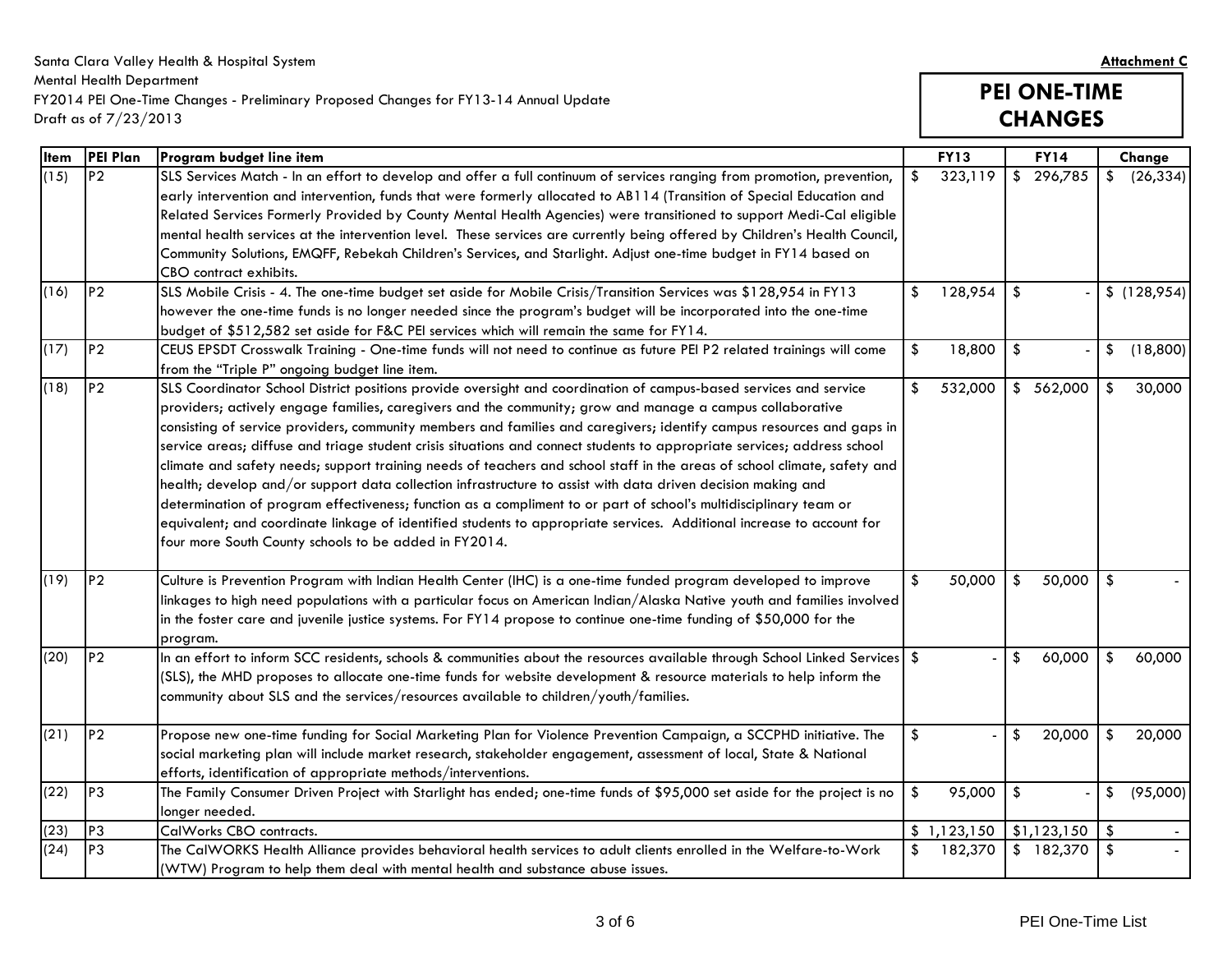| Santa Clara Valley Health & Hospital System                                          |                     |  |  |  |
|--------------------------------------------------------------------------------------|---------------------|--|--|--|
| Mental Health Department                                                             |                     |  |  |  |
| FY2014 PEI One-Time Changes - Preliminary Proposed Changes for FY13-14 Annual Update | <b>PEI ONE-TIME</b> |  |  |  |
| Draft as of 7/23/2013                                                                | <b>CHANGES</b>      |  |  |  |

# **PEI ONE-TIME CHANGES**

| <b>Item</b> | <b>PEI Plan</b> | Program budget line item                                                                                                                                                                                                                                                                                                                                                                                                                                                                                                                                                                                                                                                                                                                                                                                                                                                                                                                                                                                                                                                                                                                                                                                                   | <b>FY13</b>                        | <b>FY14</b>                       | Change         |
|-------------|-----------------|----------------------------------------------------------------------------------------------------------------------------------------------------------------------------------------------------------------------------------------------------------------------------------------------------------------------------------------------------------------------------------------------------------------------------------------------------------------------------------------------------------------------------------------------------------------------------------------------------------------------------------------------------------------------------------------------------------------------------------------------------------------------------------------------------------------------------------------------------------------------------------------------------------------------------------------------------------------------------------------------------------------------------------------------------------------------------------------------------------------------------------------------------------------------------------------------------------------------------|------------------------------------|-----------------------------------|----------------|
| (25)        | <b>P4</b>       | FQHC - one-time funding. In FY2013 the MHD recommended use of one-time MHSA funding to support FQHC clinic<br>implementation of behavioral health services. The MHD proposes to continue funding in FY2014 increasing the amount<br>from \$1,000,000 to up to \$2,500,000. This funding will address a projected revenue shortfall in this service. The<br>FQHC clinic-based behavioral health implementation was implemented in FY2010. At the time the program was<br>planned to be exclusively financed through Medi-Cal and/or Medicare reimbursement. No new funds were committed<br>to support the program. Given that the MDs and Clinicians are serving over 5,000 clients, fulfilling a critical service<br>need for the Health and Hospital system, it is important to consider further commitment of MHSA to this valuable<br>service. Over the FY2014 the MHD will track the impact of Health Care Reform, and particularly Medi-Cal expansion,<br>on the financial model that was designed for this program. This analysis, along with outcome data on client outcomes<br>will be an important service model to raise during the FY15 MHSA Three-Year Planning process to be initiated in the<br>coming year. | \$1,000,000                        | \$2,500,000                       | \$1,500,000    |
| (26)        | P4              | IMPACT Training for Practitioners 3. IMPACT training (with University of Washington) needs to extended into FY2014 to \$<br>accommodate the training needs of those clinicians who will need to finish their PST training in after June 30, 2013; as<br>well as to extend the opportunity for the psychiatry consultation model technical assistance to continue into FY14,<br>allowing SCCVMC more time to consolidate on its own model of psychiatric consultation, which will not be identified by<br>June 30, 2013. This contract extension also hopes to realize additional PST training opportunities for any new hires who<br>may join the VMC FQHC behavioral health clinics should funding allow. In FY13, MHD allocated \$198,676 for<br>"IMPACT training to Practitioners" however all of trainings slated during FY2013 has not been completed. There is<br>approximately \$102,000 balance left in the University of Washington contract which the MHD proposes to continue to<br>fund on a one-time basis in FY14 to be able to complete the training activities mentioned above.                                                                                                                            | 198,676                            | \$102,000                         | (96,676)<br>\$ |
| (27)        | <b>P4</b>       | Adult/Older Adult PEI Services: In FY12, as a one-time measure, \$200,000 of PEI funds were distributed across eight<br>different community mental health service providers to provide outpatient Prevention and Early Intervention (PEI)<br>services to individuals who had been involved with the specialty mental health system for less than 12 months. It is<br>proposed to continue one-time funding at the same level for FY14.                                                                                                                                                                                                                                                                                                                                                                                                                                                                                                                                                                                                                                                                                                                                                                                     | 200,000<br>\$                      | \$200,000                         | -\$            |
| (28)        | <b>P5</b>       | Evaluation Services: Propose new one-time funds to: a) Develop an evaluation dashboard; and b) Conduct a sampling<br>survey on awareness, knowledge and attitudes regarding suicide prevention and crisis.                                                                                                                                                                                                                                                                                                                                                                                                                                                                                                                                                                                                                                                                                                                                                                                                                                                                                                                                                                                                                 | N/A                                | $\sqrt[6]{\frac{1}{2}}$<br>58,375 | #VALUE!        |
| (29)        | <b>P5</b>       | Community Education and Information: Propose additional one-time funds to: a) Carry out public awareness campaign<br>of county crisis line through buses, digital mall advertisement, and expansion of ethnic media outreach; b) Develop and<br>implement a long-term media plan that includes a sub-brand (SCC Suicide Prevention) and marketing tools in multiple<br>languages (Spanish, Vietnamese, Tagalog, Chinese and English); c) Mini-grants to fund suicide prevention in high risk<br>communities; and d) Non-profit agency to administer and manager the over 50 trained QPR instructor pool.                                                                                                                                                                                                                                                                                                                                                                                                                                                                                                                                                                                                                   | N/A                                | \$213,000                         | #VALUE!        |
| (30)        | P <sub>5</sub>  | Consultants for Strategy 4 and 5: 3. Additional funds are needed for strategies four and five of PEI P5. Strategy Four<br>is to implement policy and governance advocacy to promote systems change in suicide awareness while strategy five<br>addresses data collection.                                                                                                                                                                                                                                                                                                                                                                                                                                                                                                                                                                                                                                                                                                                                                                                                                                                                                                                                                  | N/A                                | \$<br>2,000                       | #VALUE!        |
| (31)        | Admin           | Overhead/Admin Costs                                                                                                                                                                                                                                                                                                                                                                                                                                                                                                                                                                                                                                                                                                                                                                                                                                                                                                                                                                                                                                                                                                                                                                                                       | $\sqrt[6]{\frac{1}{2}}$<br>468,210 | \$468,210                         | l \$           |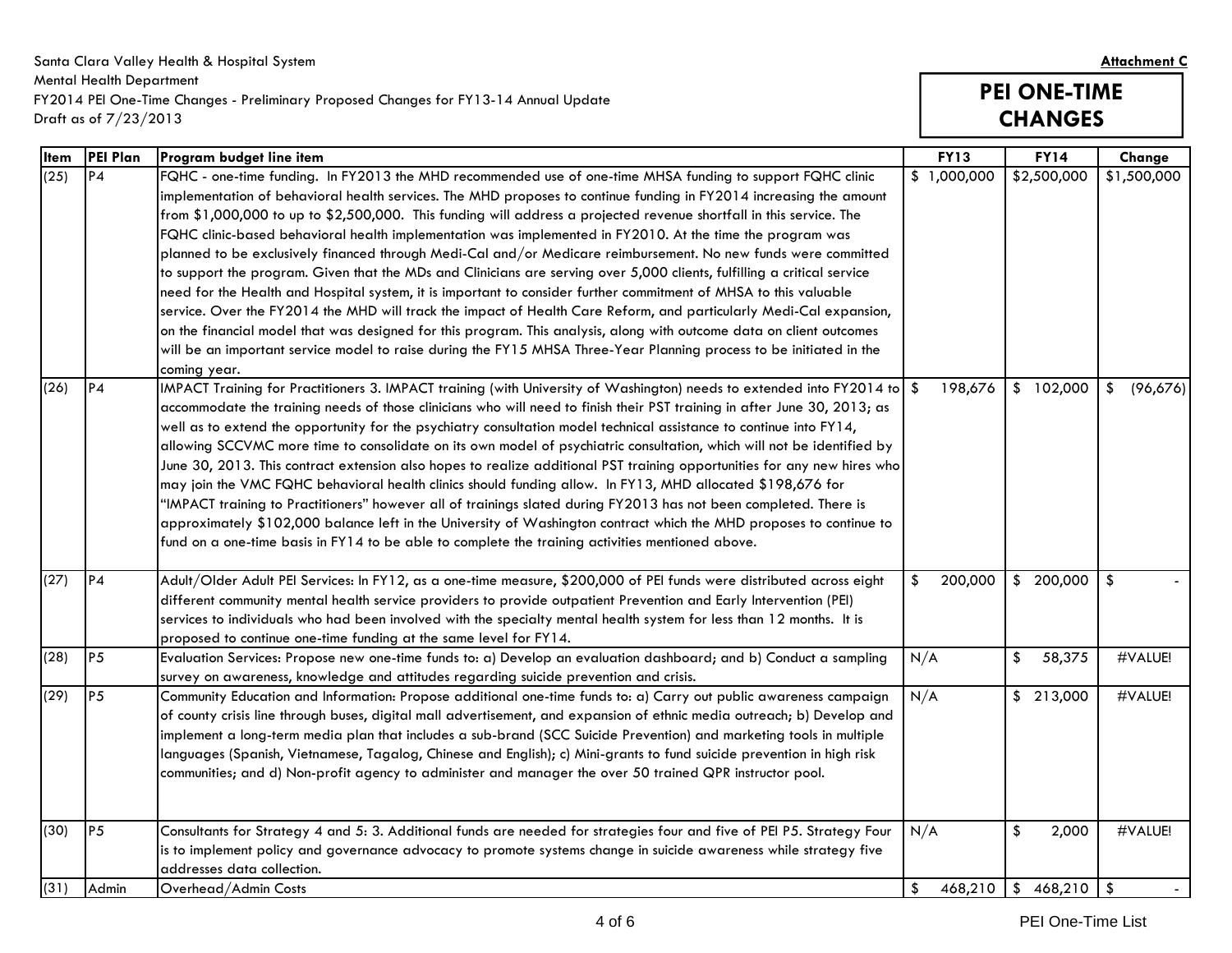|      |                                                          | Santa Clara Valley Health & Hospital System                                          |             |                                         | <b>Attachment C</b> |
|------|----------------------------------------------------------|--------------------------------------------------------------------------------------|-------------|-----------------------------------------|---------------------|
|      | <b>Mental Health Department</b><br>Draft as of 7/23/2013 | FY2014 PEI One-Time Changes - Preliminary Proposed Changes for FY13-14 Annual Update |             | <b>PEI ONE-TIME</b><br><b>CHANGES</b>   |                     |
|      | litem IPEI Plan                                          | <b>Program budget line item</b>                                                      | <b>FY13</b> | <b>FY14</b>                             | Change              |
| (32) | Admin                                                    | 1.0 FTE Unclassified Mgmt Analyst for Contract Support                               | 123.924     | 123,924                                 |                     |
|      | <b>Total MHSA PEI One-time</b>                           |                                                                                      |             | 6,524,726   \$ 7,811,337   \$ 1,286,611 |                     |